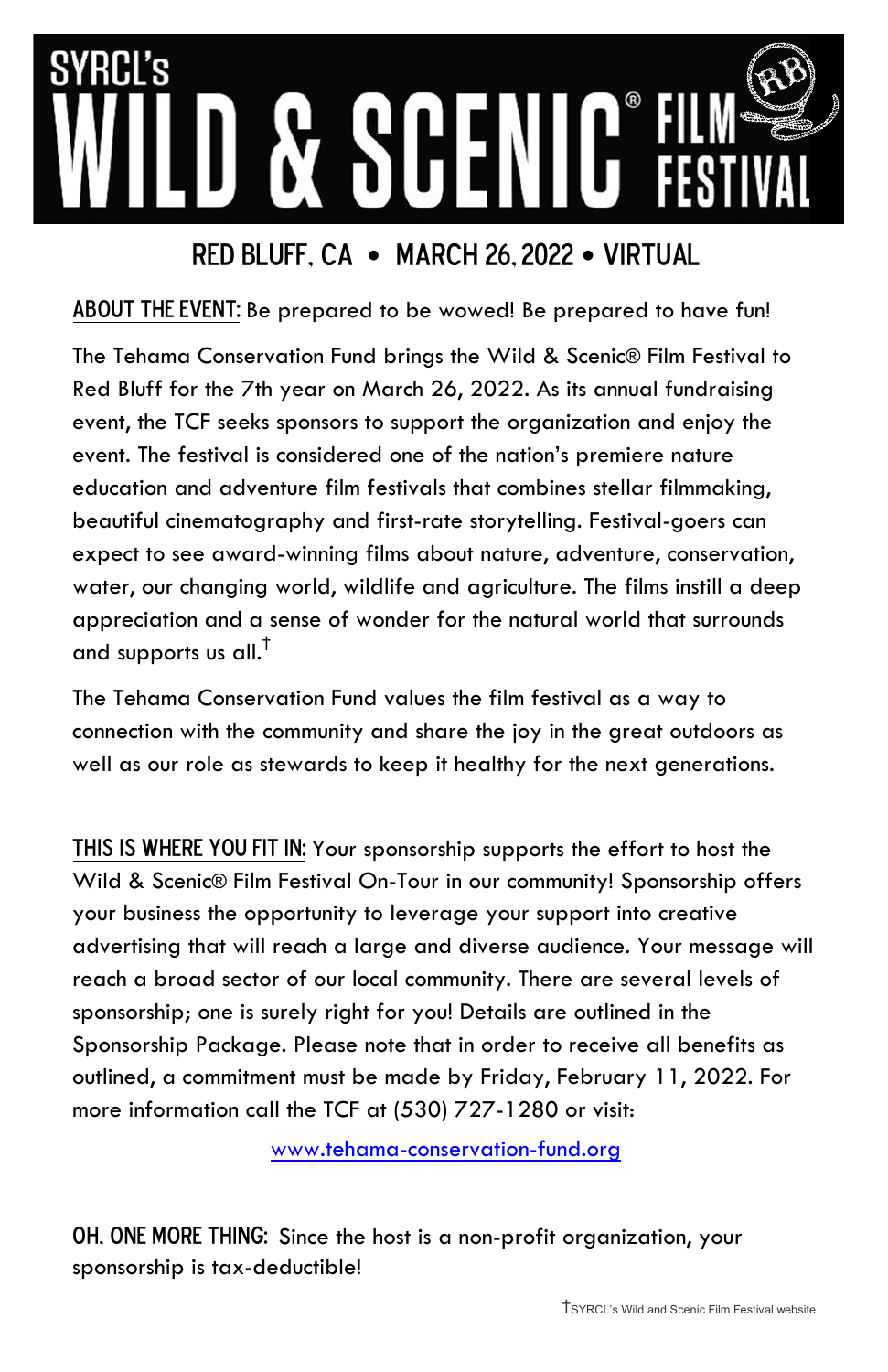# **SYRCL's SC**  $\mathbf{C}^*$ Q **2022 Sponsorship Opportunities\***

| $\sim$ $\sim$ $\sim$ $\sim$ $\sim$ $\sim$ $\sim$<br>- - -<br><b>Benefits</b> | Platinum<br>≥\$1,000 | Gold<br>$≥$ \$500 | Silver<br>$≥$ \$300 | <b>Bronze</b><br>≥\$200 |
|------------------------------------------------------------------------------|----------------------|-------------------|---------------------|-------------------------|
| Pre-Event Recognition                                                        |                      |                   |                     |                         |
| 3 Social media mentions & links to your webpage                              | $\bullet$            |                   |                     |                         |
| Press release and/or radio promo mention                                     | $\bullet$            |                   |                     |                         |
| Logo on event email blasts to TCF members & previous<br>attendees            | $\bullet$            |                   |                     |                         |
| Logo on event poster distributed region-wide **                              |                      |                   |                     |                         |
| Logo featured on event website                                               |                      |                   |                     |                         |
| 1 social media mention as sponsor                                            |                      |                   |                     |                         |
| <b>Event Recognition</b>                                                     |                      |                   |                     |                         |
| Emcee shout out to your organization; verbal                                 | $\bullet$            |                   |                     |                         |
| Emcee mentions your organization via chat; written                           |                      |                   |                     |                         |
| Logo featured on a program frame during emcee commentary                     |                      |                   |                     |                         |
| Logo featured in between films during virtual Festival **                    |                      |                   |                     |                         |
| 10 tickets to access the virtual Festival                                    |                      |                   |                     |                         |
| 8 tickets to access the virtual Festival                                     |                      |                   |                     |                         |
| 6 tickets to access the virtual Festival                                     |                      |                   |                     |                         |
| 4 tickets to access the virtual Festival                                     |                      |                   |                     |                         |
| Post-Event Recognition                                                       |                      |                   |                     |                         |
| Press release mention                                                        | $\bigodot$           |                   |                     |                         |
| Logo displayed in post event email to attendees                              |                      |                   |                     |                         |
| Logo on film poll rating email to attendees                                  |                      |                   |                     |                         |

\* S*ponsor donations are tax deductable.*

*\*\* Must submit sponsor logo to the Tehama Conservation Fund by Friday, February 11, 2022 to ensure publication. Email: tcf@tehamacountyrcd.org or drop off at the office: 2 Sutter St., Red Bluff CA 96080*